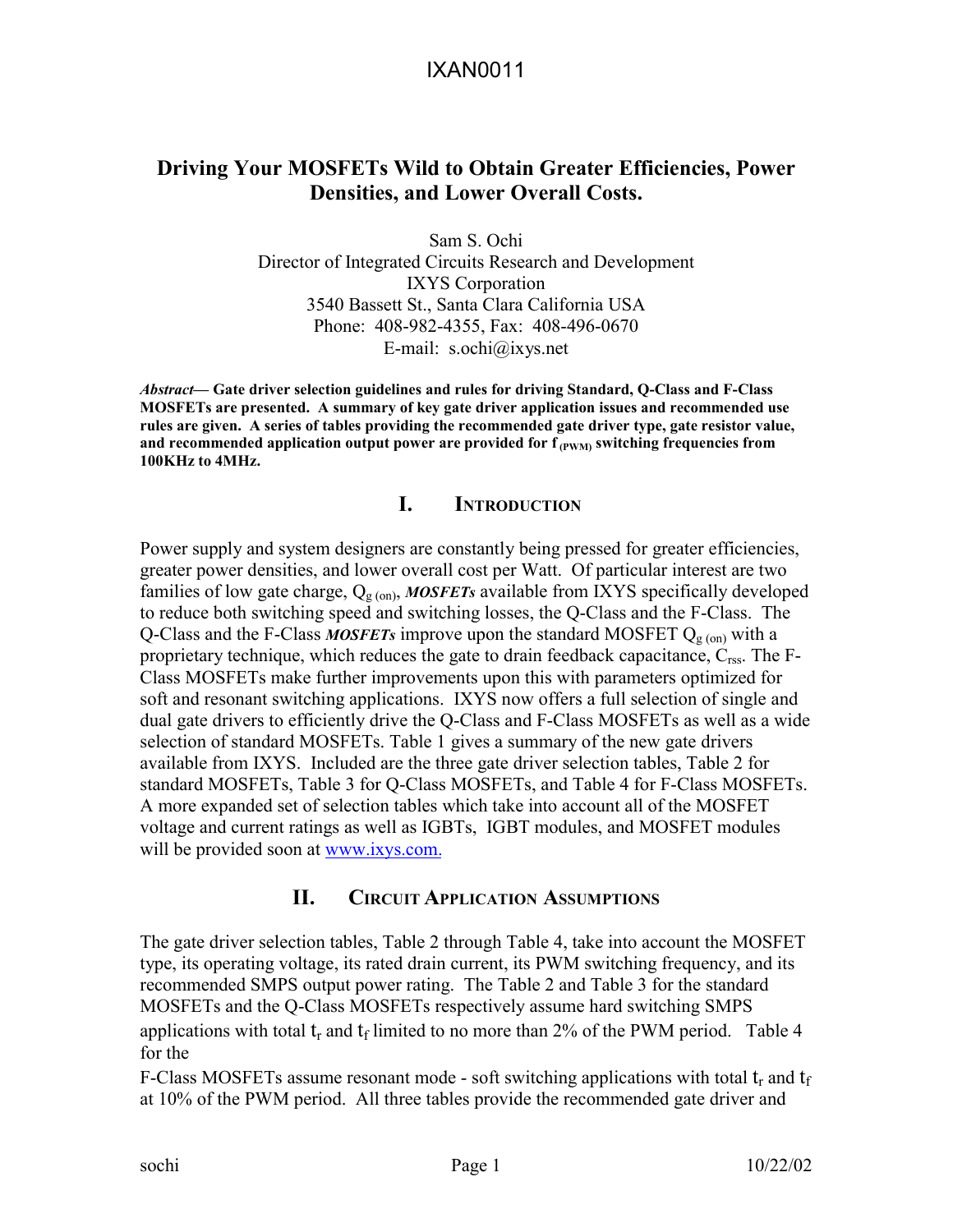the recommended maximum value of the external gate resistor. The gate resistor values are chosen as a maximum allowable value for maintaining stability and minimizing spurious switching noise generation, and still keep within their respective  $t_r$  and  $t_f$  limits. The three tables also provide a computed total gate drive circuit power dissipation for a first order snapshot of the expected efficiency in relation to the recommended SMPS power output column contained in the tables.

It is assumed in discussions to follow that the gate driving circuit is a lossy system, where the gate driver, the gate resistor, and any internal gate resistance of the driven MOSFET dissipates energy. The author has taken liberty to use a somewhat arbitrary set of "rules of thumb" in the discussion of allowable  $t_r$  and  $t_f$  times with respect to the total switching period for "hard" or non-resonant switched systems at 1% of the total PWM period, and for "soft" or resonant switched systems at 10% for the total cycle PWM period. It is believed that times less than  $t_r$  and  $t_f$  recommended in these two different instances increases the difficulty in containing or controlling switched EMI or electrical noise, and switching times greater than those recommended tend to reduce the overall efficiency or energy savings of the SMPS system.

## **III. IXYS GATE DRIVERS**

Table 1 provides a snapshot of the new IC gate drivers produced by IXYS and referred to in this article. There are other gate drivers not presented here with features and functions not available from those in Table 1 that IXYS has developed and is developing, so please visit our web site at [www.ixys.](http://www.ixys.net/)comfor the latest information. There are alternate sources to some of the gate drivers presented in Table 1 so if interested, please contact IXYS for alternate source manufacturers. The gate drivers in Table 1 are segregated by their output current capability.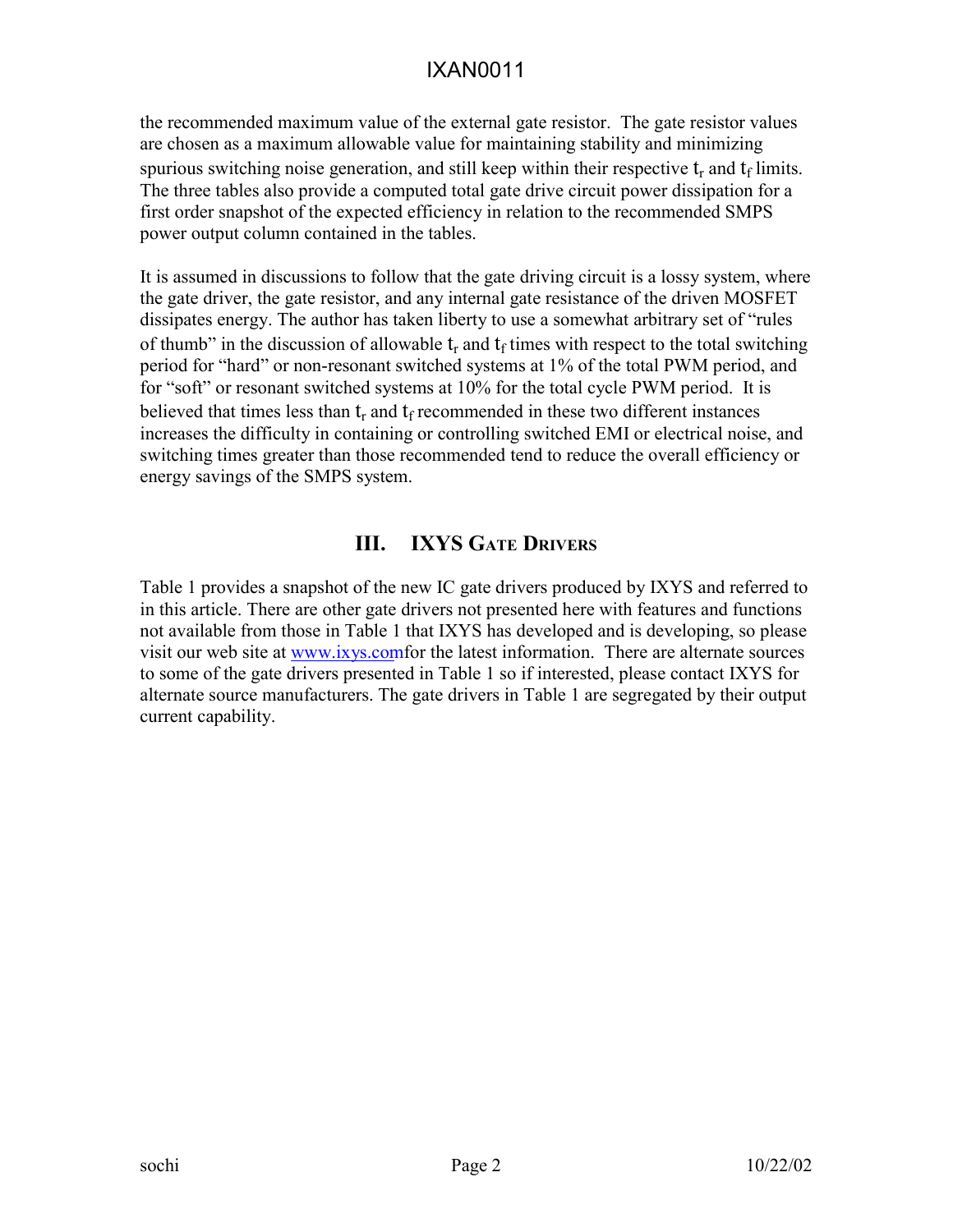| Gate<br><b>Driver</b> | <b>Product</b> |                      | Output           | <b>Packages</b> |                      |
|-----------------------|----------------|----------------------|------------------|-----------------|----------------------|
| Part #                | <b>Family</b>  | <b>Description</b>   | <b>Current</b>   | Available       | <b>Package Codes</b> |
| IXDD402               | Dx402          | Dual, Noniny with EN | 2 x 2Amp         | PI, SI, SI-16   | $PI - 8 P$ in Dip    |
| IXDF402               | Dx402          | Dual, Noniny & Inv   | 2 x 2Amp         | PI, SI, SI-16   | SI-SO8 or SO14       |
| <b>IXDI402</b>        | Dx402          | Dual Inv             | 2 x 2Amp         | PI, SI, SI-16   | SI-16--SO16          |
| <b>IXDN402</b>        | Dx402          | Dual Noniny          | 2 x 2Amp         | PI, SI, SI-16   | CI--TO220            |
| IXDD404               | Dx404          | Dual, Noniny with EN | $2 \times 4$ Amp | PI, SI, SI-16   | YI--TO262            |
| IXDF404               | Dx404          | Dual, Noniny & Inv   | $2 \times 4$ Amp | PI, SI, SI-16   |                      |
| <b>IXDI404</b>        | Dx404          | Dual Inv             | $2 \times 4$ Amp | PI, SI, SI-16   |                      |
| IXDN404               | Dx404          | Dual Noniny          | 2 x 4Amp         | PI, SI, SI-16   |                      |
| IXDD408               | DD408          | Noniny with EN       | 8Amp             | PI, SI, CI, YI  |                      |
| IXDD409               | Dx409          | Noniny with EN       | 9Amp             | PI, SI, CI, YI  |                      |
| <b>IXDI409</b>        | Dx409          | Inverting            | 9Amp             | PI, SI, CI, YII |                      |
| IXDN409               | Dx409          | Noninverting         | 9Amp             | PI, SI, CI, YI  |                      |
| IXDD414               | Dx414          | Noniny with EN       | 14Amp            | PI, SI, CI, YI  |                      |
| <b>IXDI414</b>        | Dx414          | Inverting            | 14Amp            | PI, SI, CI, YI  |                      |
| IXDN414               | Dx414          | Noninverting         | 14Amp            | PI, SI, CI, YII |                      |

# New Gate Driver Family From IXYS

### Table 1

In applying of all of the gate drivers from IXYS and those available from other vendors, here are some universal rules:

- 1. The gate driver power pins,  $V_{CC}$  and GND, need to be bypassed by a low Electrical Series Resistance, ESR, and a low ESL, Electrical Series Inductance, capacitor. An example of such a capacitor is a high quality surface mountable monolithic ceramic bypass capacitor.
- 2. This bypass capacitor must be placed physically as close to the gate driver as possible, within 3mm (0.125") or so. The best physical placement of the bypass capacitor is to let it straddle the  $V_{CC}$  and GND pins on the other side, (the solder side as opposed to the component side) of the driver  $V_{CC}$  and GND power pads.
- 3. The value of this bypass capacitor must be at a minimum 50 times the value of the driven device input gate capacitance,  $C_{ISS}$ .
- 4. The gate resistor must be non-inductive, with carbon composition being the best, carbon film or metal film the second best, and the wirewound being the worst. It is not recommended that wirewound resistors be used as gate resistors.
- 5. The path of the area enclosed by the gate driver output, to the gate resistor, to the gate terminal of the driven device, with respect to the gate driver GND terminal to the source terminal of the driven device must be minimized.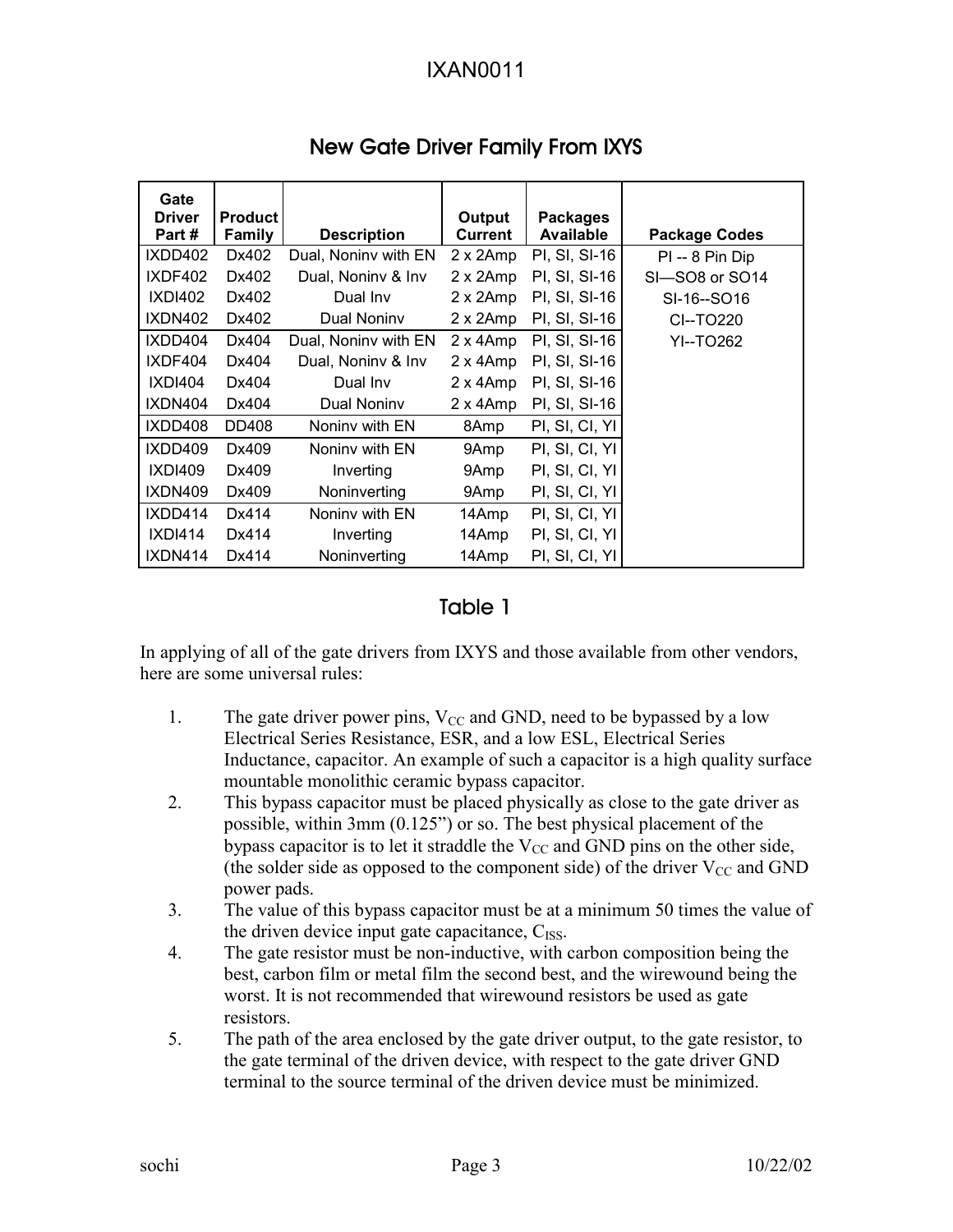Overall inductances of the gate driver output to the driven MOSFET as well as the driven MOSFET source to the driver GND must be minimized.

6. The total distance traversed from the gate driver to the driven MOSFET must be minimized, the shorter the better.

#### **III. DRIVING STANDARD MOSFETS**

The Table 2 provides a gate driver selection table for three different current ratings of standard IXYS MOSFETs. The second column shows the gate charge,  $Q_{g (on)}$  the third column the peak gate current,  $I_g$ , needed to swing the MOSFET gate from 0V to  $V_{\text{CC}}$  =+15V and back to 0V within 1%, (t<sub>r</sub>=0.5% and t<sub>f</sub>=0.5% for a total of 1%) of the PWM frequency period,  $f_{(PWM)} = 100KHz$ , or

$$
I_g = Q_{g\,(on)} * (1/.01) * f_{(PWM)}.
$$

The fourth column provides the recommended maximum value of external gate resistor, whose value is calculated as:

$$
R_g = 2/3 * V_{CC}/I_g
$$

where  $V_{CC}$  =15V. The fifth column is the total power dissipated in the gate driving circuit, which is represented by

$$
P_g = Q_{g \text{ (on)}} * V_{CC} * f_{(PWM)}
$$

The sixth column is the recommended gate driver product family. The asterisk next to the driver signifies the driver must be heat sunk and must be either in the surface mountable TO262 or the through hole TO220 packages. The data is repeated for f  $_{\text{(PWM)}}=200\text{KHz}$  and  $\text{f}_{\text{(PWM)}}=400\text{KHz}$ . The very last column shows the recommended power output rating of the SMPS system using the MOSFET given in the first column. It can be seen from Table 2 that in a typical half bridge SMPS output configuration where there is an upper and a lower MOSFET switch of similar size, and with the recommended power output rating of 500Watts, approximately 0.04% of the energy is lost in the gate drive system at 100KHz, a negligible value for today's 95% efficient system. At 400KHz, still only 0.2% of the total energy output is predicted to be consumed by the gate drive system, or approximately 4% of the total energy budget for a  $\sim$ 95% efficient SMPS system.

|                 |                                |      |                                   |                    | $f_{\text{PWM}}$ = 100kHz | $f_{\text{PWM}}$ = 200KHz |                 |                    |       | $f_{\text{PWM}} = 400K$ Hz |                 |                    |        |             |
|-----------------|--------------------------------|------|-----------------------------------|--------------------|---------------------------|---------------------------|-----------------|--------------------|-------|----------------------------|-----------------|--------------------|--------|-------------|
| <b>Standard</b> | $Q_{\alpha}$ in $\blacksquare$ | Peak | $I_{\alpha}$ in R <sub>a</sub> in | <b>Total</b><br>Pg | Gate                      | Peak<br>l <sub>a</sub> in | $R_{\alpha}$ in | <b>Total</b><br>Pg | Gate  | Peak<br>$I_{\alpha}$ in    | $R_{\alpha}$ in | <b>Total</b><br>Pg | Gate   | Rcmd<br>Pwr |
| <b>MOSFET</b>   | nС                             |      | Amp Ohm                           | W                  | Drvr                      |                           | Amp Ohm         | W                  | Drvr  | Amp                        | Ohm             | W                  | Drvr   | Out         |
| IXFH6N100       | 88                             | 0.9  |                                   |                    | Dx402                     | 1.8                       | 5.7             | 0.3                | Dx404 | 3.5                        | 2.8             | 0.5                | Dx404  | 500W        |
| IXFH12N100      | 122                            | 12   | 8.2                               | 0.2                | Dx402                     | 2.4                       | 4.1             | 0.4                | Dx404 | 4.9                        | 2.0             | 0.7                | DD408  | 1KW         |
| IXTK21N100      | 250                            | 2.5  | 4.0                               | 0.4                | Dx404                     | 5.0                       | 2.0             | 0.8                | DD408 | 10.0                       | 1.0             | 1.5                | Dx414* | 2KW         |

## Driving Standard IXYS MOSFETs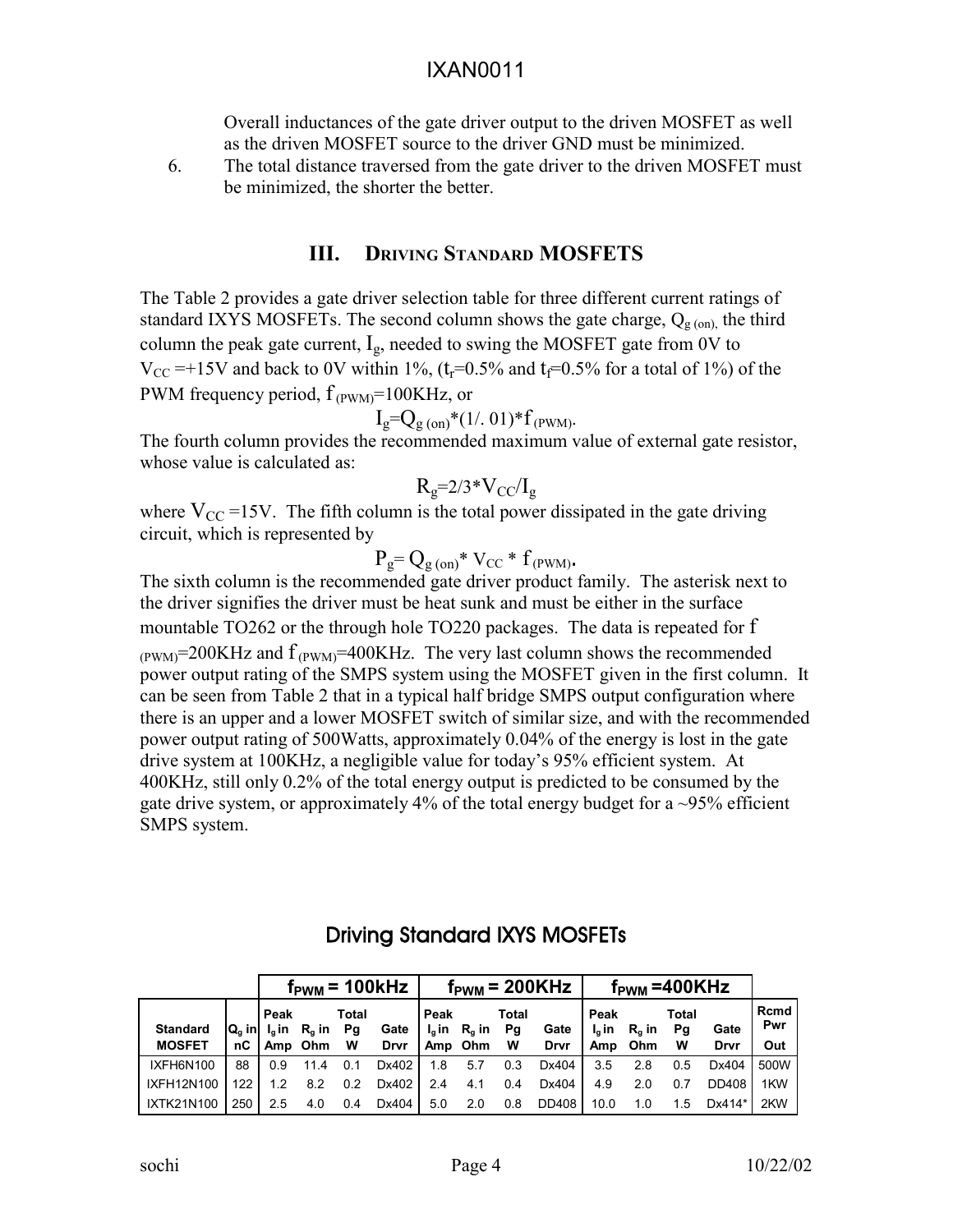# Table 2

## **IV. DRIVING Q-CLASS MOSFETS**

The Q-Class series of MOSFETs are optimized for low gate charge,  $Q_{g (on)}$ , to reduce gate drive energy loss. Table 3 provides the gate driver selection table for the Q-Class MOSFETs whose current and voltage ratings were selected to be similar to the ones in Table 2 for comparison purposes. The most straightforward way of improving the efficiency of an existing SMPS system design is to simply replace the standard MOSFET used with an equivalent Q series MOSFET of the same  $R_{ds (on)}$  and voltage rating, --- a no brainer! An examination of the two tables, Table 2 and Table 3 at  $f_{(PWM)} = 400KHz$ shows that the total energy lost in the gate drive system,  $P_g$ , has been reduced by 50% to 80%.

# Driving Q-Class MOSFETs

|               |     |                                       |      |       | $f_{\text{PWM}}$ = 200KHz | $f_{\rm PWM}$ = 400KHz |                      |       |             | $f_{\text{PWM}}$ = 800KHz |                            |             |          |             |
|---------------|-----|---------------------------------------|------|-------|---------------------------|------------------------|----------------------|-------|-------------|---------------------------|----------------------------|-------------|----------|-------------|
| Q-Class       |     | Peak<br>$Q_q$ in $I_q$ in $R_q$ in Pg |      | Total | Gate                      | Peak                   | $I_q$ in $R_q$ in Pg | Total | Gate        | Peak                      | $I_0$ in R <sub>a</sub> in | Total<br>Pq | Gate     | Rcmd<br>Pwr |
| <b>MOSFET</b> | nC  | Amp Ohm W                             |      |       | Drvr                      | Amp Ohm W              |                      |       | <b>Drvr</b> |                           | Amp Ohm                    | W           | Drvr     | Out         |
| IXFH6N100Q    | 48  | 0.96                                  | 10.4 | 0.1   | Dx402                     | 1.9                    | 5.2                  | 0.28  | Dx402       | 3.84                      | 2.6                        | 0.57        | Dx404    | 500W        |
| IXFH12N100Q   | 90  | 1.8                                   | 5.6  | 0.3   | Dx404                     | 3.6                    | 2.8                  | 0.5   | DD408       | 7.2                       | 1.4                        |             | $Dx409*$ | 1KW         |
| IXFH21N100Q   | 170 | 3.4                                   | 2.9  | 0.5   | Dx408*                    | 6.8                    | 1.5                  | 1.0   | Dx409*      | 13.6                      | 0.7                        | 2.0         | Dx414*   | 2KW         |

# Table 3

It is my belief that non-resonant hard switching techniques not be used for  $f_{(PWM)}$  much above 1MHz. As one increases the  $f_{(PWM)}$  up to and beyond 1MHz, EMI and generated switching noise becomes a bigger and bigger problem, device energy losses as a result of finite storage times of the diodes used become an increasing problem which must be dealt with, and the charging and discharging of the stray and parasitic capacitors which are part of the switching devices become a growing energy loss problem which must also be dealt with. If the desired application requires rapid transient response capability that only a multi-MHz converter can provide, one might investigate the use of multi-phase converters where transient response capability increases with the increase in the number of phases and yet keeps the PWM switching frequency well under 1 MHz.

## **V. DRIVING F-CLASS MOSFETS**

The single most effective way to improve power densities of SMPS is to increase  $f_{(PWM)}$ . The F-Class MOSFETs were designed to eliminate several key limitations of power MOSFETs to efficiently switch in the multi-MHz region. In addition to reduced  $Q_{g (on)}$ the F-Class MOSFET has approximately  $1/10^{th}$  the internal gate resistance of standard